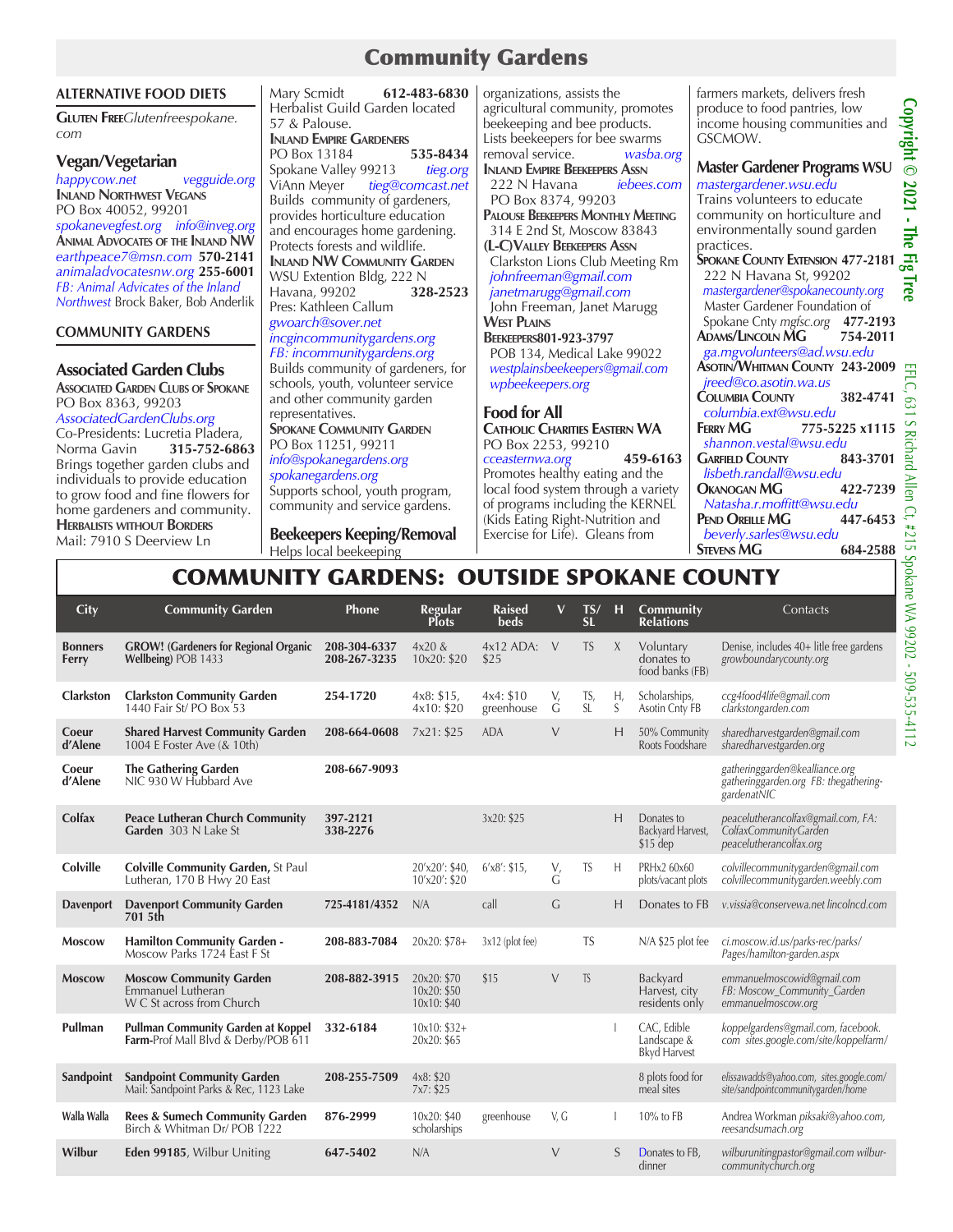# COMMUNITY GARDENS: SPOKANE & WEST PLAINS

|                          | Key: G -Gardening classes, V -Volunteer, TS Tool sharing, SL Seed Library, H - Hose, S - Sprinkler, I - irrigation, PRH - Plant a row for the Hungry, * watering |                      |                            |                              |             |                        |                      |                                                                           |                                                                                |
|--------------------------|------------------------------------------------------------------------------------------------------------------------------------------------------------------|----------------------|----------------------------|------------------------------|-------------|------------------------|----------------------|---------------------------------------------------------------------------|--------------------------------------------------------------------------------|
| City                     | <b>Community Garden</b>                                                                                                                                          | <b>Phone</b>         | regular<br>plot            | <b>Raised</b><br><b>Beds</b> | $\check{G}$ | $T_{\rm SL}^{\rm S}$   | н                    | <b>Community</b><br><b>Relations</b>                                      | <b>Contacts</b>                                                                |
| Cheney                   | Church of the Nazarene, 338 W Betz 235-6261                                                                                                                      |                      |                            | 4x4,<br>4x8: \$0             | $\vee$      |                        | S                    | food for church &<br>day care families                                    | cheneynaz@gmail.com<br>cheneynaz.org FB:cheneynaz                              |
| Liberty<br>Lake          | <b>Arboretum Community Garden/City</b><br>Hall, 22710 E Country Vista Dr<br>& Rocky Hill Park Community Garden                                                   | 755-6700             |                            | 4x8: \$25                    | G           |                        | $H^*$                | One per household<br>Liberty Lake                                         | Tait Hunter libertylakewa.gov<br>thunter@libertylakewa.gov                     |
| <b>Spokane</b>           | All Saints' Lutheran Community<br>Garden 314 S Spruce St #A                                                                                                      | 838-4409             | \$15                       |                              | V           | <b>TS</b>              | H                    |                                                                           | allsaintsgarden@gmail.com<br>allsaintsgather.com                               |
| Spokane                  | <b>Beautiful Savior Lutheran</b><br>4320 S Conklin                                                                                                               | 747-6806             | $4x10$ :<br>\$20           |                              |             |                        |                      | Food for members                                                          | Tom Lucke<br>beautifulsaviorspokane.org                                        |
| Spokane                  | The Commons Community Garden<br>Spokane Water Dept,<br>3230 S Lamonte                                                                                            | 280-6854             | 4x8: \$25                  | $4x10$ :<br>\$30             | G           | <b>TS</b>              | H                    | Connected with<br>Food for All Food                                       | Dennis Anderson<br>dennis_anderson@mac.com                                     |
| Spokane                  | <b>Adam K England Community Garden</b><br>- Transitions, 3080 N Hemlock                                                                                          | 795-8411             | 4x6:no<br>fee              | 4 x6; no<br>fee              | G           | TS<br><b>SL</b>        | Н                    | Daily food banks<br>clients & alumni                                      | Amanda Randall, arandall@<br>help4women.org                                    |
| Spokane                  | <b>Chief Gary Community Garden,</b><br>River of Life 2103 E Mission 99207                                                                                        | 599-3035             | 4x4: \$15<br>4x4 \$15      | 4x18<br>\$25(20)             | G           | <b>TS</b>              | S, Drip              | Kiosk for excess,<br>UGM/FB Plot \$5                                      | Donna Fagan chiefgarrycom-<br>munity-garden@gmail.com                          |
| Spokane                  | <b>FaVS Center Community Garden</b><br>5115 S Freya                                                                                                              | 541-975-<br>3509     |                            | 4x8 \$15<br>(16)             |             |                        | S, H                 | \$25 for use                                                              | Christy Oliveri oliverichris-<br>ty@gmail.com                                  |
| Spokane                  | <b>Garden of Eatin' Community Garden</b><br>- New Horizons 3122 W Lincoln                                                                                        | 993-7506             | 19x24: \$45                | 4x8: \$25                    |             |                        |                      | Church, neighbors<br>and FB                                               | Shauna Hood<br>nhccspokane.com                                                 |
| Spokane                  | <b>Grant Park Community Garden,</b><br>10th & Arthur                                                                                                             | 469-264-<br>1059     | 4x12: \$35                 | 4x8: \$25<br>$(\&ADA)$       | G<br>$\vee$ | TS,<br>SL              | S                    | Free foraging on<br>peremeter                                             | peggyparkersemail@gmail.com<br>FB: GrantParkCommunityGarden                    |
| Spokane                  | Growing Neighbors/5508 N Alberta                                                                                                                                 | 327-5522             |                            |                              |             | SL,<br>P               |                      | Food give-aways:<br>5-6 T, 11:15 Sun                                      | shadleparkpres.org                                                             |
| Spokane                  | <b>Northeast Community Center</b><br>NE Community Garden Liberty/Lacy<br>Pumphhouse Garden, Crestline/<br><b>Hoffman</b>                                         | 487-1603<br>x217     | 4x20: \$20,                | 4x10: \$10                   |             |                        |                      | Free distribution                                                         | Nick Bowcut, <i>nbowcut@</i><br>necommunitycenter.com<br>necommunitycenter.com |
| Spokane                  | St Johns Cathedral Community Garden,<br>Bicentennial Park, 127 E 12th, 99202                                                                                     | 838-4277             |                            | 4x8: \$5<br>(ADA)            |             |                        |                      |                                                                           | Kristi Philips, stjohns-cathedral.org<br>KristiP@stjohns-catedral.org,         |
| Spokane                  | Spokane CGA, Polly Judd Park<br>1802 W 14th                                                                                                                      | 560-6591             | N/A                        | N/A                          | V           | N/A                    | N/A                  | Produce boxes to<br>signed up families<br>in need, offers<br>waiting list | Bianca Sanchez, spokanecga.org<br>spokanecga@gmail.com                         |
| Spokane                  | <b>Sunshine Community Garden</b><br>1512 S Ash                                                                                                                   | 953-9843             | 20x25                      | X                            | $\vee$      |                        |                      | Food for neighbors,<br>organic                                            | Joan Montgomery<br>7jmont@gmail.com                                            |
| Spokane                  | <b>Thornton Murphy Community Garden</b><br>Southside Senior Center 151 E 27th                                                                                    | 280-6854             | 4x8: \$25                  | $4x10$ :<br>\$30             | G<br>V      | TS                     | Н                    | Volunteers build<br>raised beds                                           | Dennis Anderson<br>dennis_anderson@mac.com                                     |
| Spokane                  | <b>Underhill Community Garden</b><br><b>E</b> Hartson Ave & S Ralph St                                                                                           | 720-0967             | 10x20: \$30<br>10x10: \$20 | \$15                         | $\vee$      | <b>TS</b><br><b>SL</b> | H                    | Karen ethnic<br>community garden                                          | Alexandra Montegue<br>monale1955@gmail.com                                     |
| Spokane                  | <b>Vinegar Flats Farm</b><br>2121 S Cherry St, 99224                                                                                                             | 425-269-<br>9788     |                            |                              | G           |                        |                      | Farm Stand, 9-12,<br>Sat, Farmers Markets                                 | maya@greenplaynw.org<br>greenplaynw.org                                        |
| Spokane                  | <b>West Central Community Garden</b><br>River City Youth Ops 1832 W Dean                                                                                         | 703-7433             | X                          |                              | G, V        |                        | D x4<br>$S \times 1$ | Farmers Markets,<br>meal WC Abbey,                                        | info@rivercityyouthops.org<br>youthops.org                                     |
| Spokane                  | <b>YMCA North Community Garden</b><br>10727 N Newport Hwy, 99218                                                                                                 | 777-9622             |                            |                              | $\vee$      |                        |                      | T 9-11, W 5-7,<br><b>Growing Neighbors</b>                                | Brent Gaither, bgraither@<br>ymcainw.org                                       |
| Spokane<br><b>Valley</b> | <b>Pumpkin Patch Community Garden</b><br>9108 E Maringo Dr                                                                                                       | 928-7181             | 15x15:<br>\$15             | $4x10$ :<br>\$25             | $\vee$      |                        | H                    | Donates to FB,<br>organic                                                 | Teresa Sadler teresa@pumpkin-<br>patchgarden.net pumpkin-<br>patchgarden.net   |
| Spokane<br>Valley        | <b>Resurrection Community Garden</b><br>15319 E 8th Ave                                                                                                          | 926-6450<br>499-6995 |                            | 2x8: \$20<br>4x16: \$35      |             |                        |                      | Produce to Valley<br>Partners                                             | office@ecorspokane.org<br>resurrectionspokane.org                              |
| Spokane<br><b>Valley</b> | <b>St Joseph's Community Garden</b><br>4521 N Arden, Otis Orchards                                                                                               | 926-7133             | $4x8:$ free                | N/A                          | V           | <b>TS</b>              | H                    | Donates to FB                                                             | Cindy https://stjoeparish.org<br>info@stjoeparish.org                          |
| Spokane<br>Valley        | <b>Spokane Valley Partners Fresh Start</b><br>Community Garden 11202 E Mission                                                                                   | 927-1153<br>x12      | \$25                       | \$10                         |             |                        |                      | For clients, farmers<br>markets and FB                                    | ea@svpart.org                                                                  |